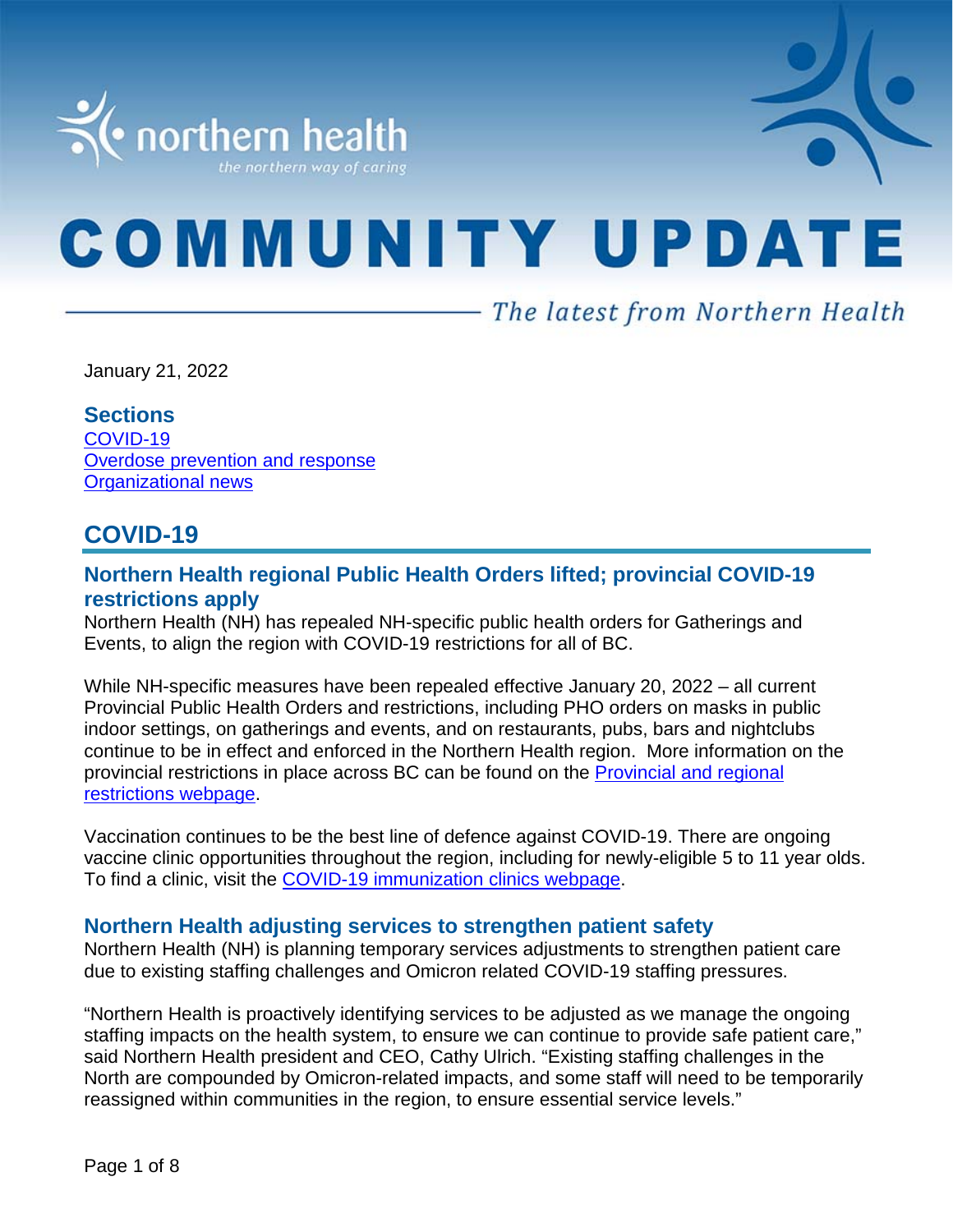The temporary service changes include:

- Surgical service postponements are planned or ongoing in the coming weeks at University Hospital of Northern BC-Prince George, Wrinch Memorial Hospital in Hazelton, Bulkley Valley District Hospital in Smithers, and at Northeast BC facilities including Dawson Creek & District Hospital, impacting both surgical and ambulatory care procedures
	- o Wrinch Memorial Hospital is postponing or not booking approximately 20 procedures including scopes and dental procedures for the week of January 23
	- o Bulkley Valley District Hospital is reducing from two surgical slates to one, postponing 10-12 procedures per week between January 16 and January 29
	- o In Northeast BC, Dawson Creek & District Hospital is reducing surgical bookings over the next three to four weeks
- In long-term care, staffing at sites across the region is being monitored on a daily basis;
	- $\circ$  Several LTC facilities in the region have paused admissions and are operating fewer beds to ensure safe provision of care within existing staffing levels
	- $\circ$  There are temporary reductions across the NH region to adult day programs and non-urgent home health services
- Temporary reductions across NH to outpatient ambulatory clinics, some community care services, and outpatient laboratory services in some communities
- Situation response teams are in place to support site managers in Hazelton and Burns Lake, as both communities are experiencing staffing challenges across all facilities and services

To continue reading and for more information, please visit the [NH Stories site.](https://stories.northernhealth.ca/news/northern-health-adjusting-services-strengthen-patient-safety)

## **COVID-19 testing and self-isolation**

### **Testing guidance update and rapid tests**

As Omicron activity increases across BC, guidance for when to get a COVID-19 test has been updated. Due to the increase in demand for tests, and to preserve testing capacity, testing sites may prioritize testing for those at risk of more severe disease, and those who live or work in high-risk settings such as health care workers. Some people referred for testing may get a rapid antigen test kit to take home.

Rapid COVID-19 tests (rapid antigen tests) are now available as take-home kits at some Northern Health testing centres for people with symptoms, in addition to PCR testing. The type of test a person receives will be based on their symptoms and risk factors.

For more direction on using rapid tests, contact tracing and what to do after testing positive, visit the [BCCDC Rapid Antigen Testing for COVID-19](http://www.bccdc.ca/health-info/diseases-conditions/covid-19/testing/rapid-antigen-testing) site.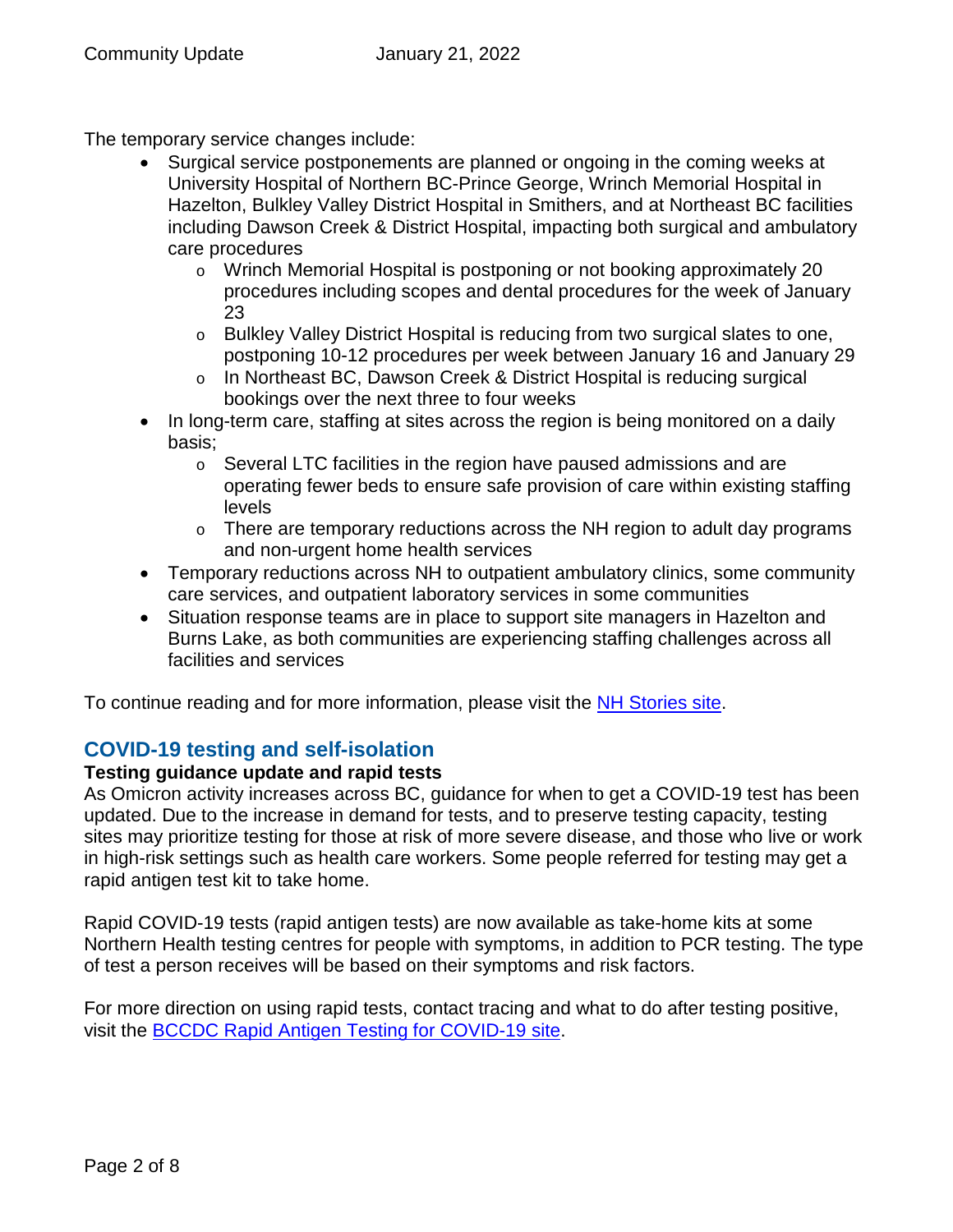Those who receive a rapid antigen test will be provided with instructions for self-reporting a positive result, self-isolation, managing symptoms, and notifying their contacts. They do not require additional testing to confirm their test result.

#### **When to get tested**

Testing is most needed for people who have symptoms of COVID-19 and are at risk of more severe disease and currently eligible for treatment, live or work in high-risk settings such as health care workers.

If you have mild symptoms of COVID-19, you do not need a test. Stay home and isolate away from others until you feel well enough to return to your regular activities and you no longer have a fever.

Testing is recommended for people who meet certain criteria and have symptoms associated with COVID-19 infection. For more information, please see the [BCCDC When to get a COVID-](http://www.bccdc.ca/health-info/diseases-conditions/covid-19/testing/when-to-get-a-covid-19-test)[19 test page.](http://www.bccdc.ca/health-info/diseases-conditions/covid-19/testing/when-to-get-a-covid-19-test)

#### **How to get a test**

Those seeking testing have a few options:

- Completing the [Northern Health COVID-19 test booking form](https://northernhealthcovid.secureform.ca/index.php)
- Contacting your primary care provider (family doctor or nurse practitioner)
- Calling the [Northern Health Virtual Primary and Community Care Clinic](http://www.northernhealth.ca/locations/medical-clinics/virtual-clinic) at [1-844-](tel:1-844-645-7811) [645-7811](tel:1-844-645-7811)

**Please note** that you must first book a test. Rapid tests are not available via drop-in.

If you feel unwell and are unsure about your symptoms, contact your health care provider or call [8-1-1.](tel:%20811) If you're still not sure, please use the BC [COVID-19 Self-Assessment Tool](https://bc.thrive.health/) to determine if you need to be tested.

More details and a full list of eligible symptoms and criteria is found here: When to get a [COVID-19 test](http://www.bccdc.ca/health-info/diseases-conditions/covid-19/testing/when-to-get-a-covid-19-test)

### **COVID-19 immunization plan**

#### **Pediatric dose**

The Pfizer COVID-19 vaccine is available for children 5 to 11. This vaccine uses a lower dose (10 micrograms), at one-third of the dose formulated for older children and adults, which will provide effective protection tailored to children's immune systems. The National Advisory Committee on Immunization (NACI) advises that children receive a two-dose series of the vaccine with an interval of eight weeks or more between the first and second dose.

For more information about this vaccine (including information about the vaccine and how to register a youth): [COVID-19 vaccines for children 5 to 11.](https://www2.gov.bc.ca/gov/content/covid-19/vaccine/children)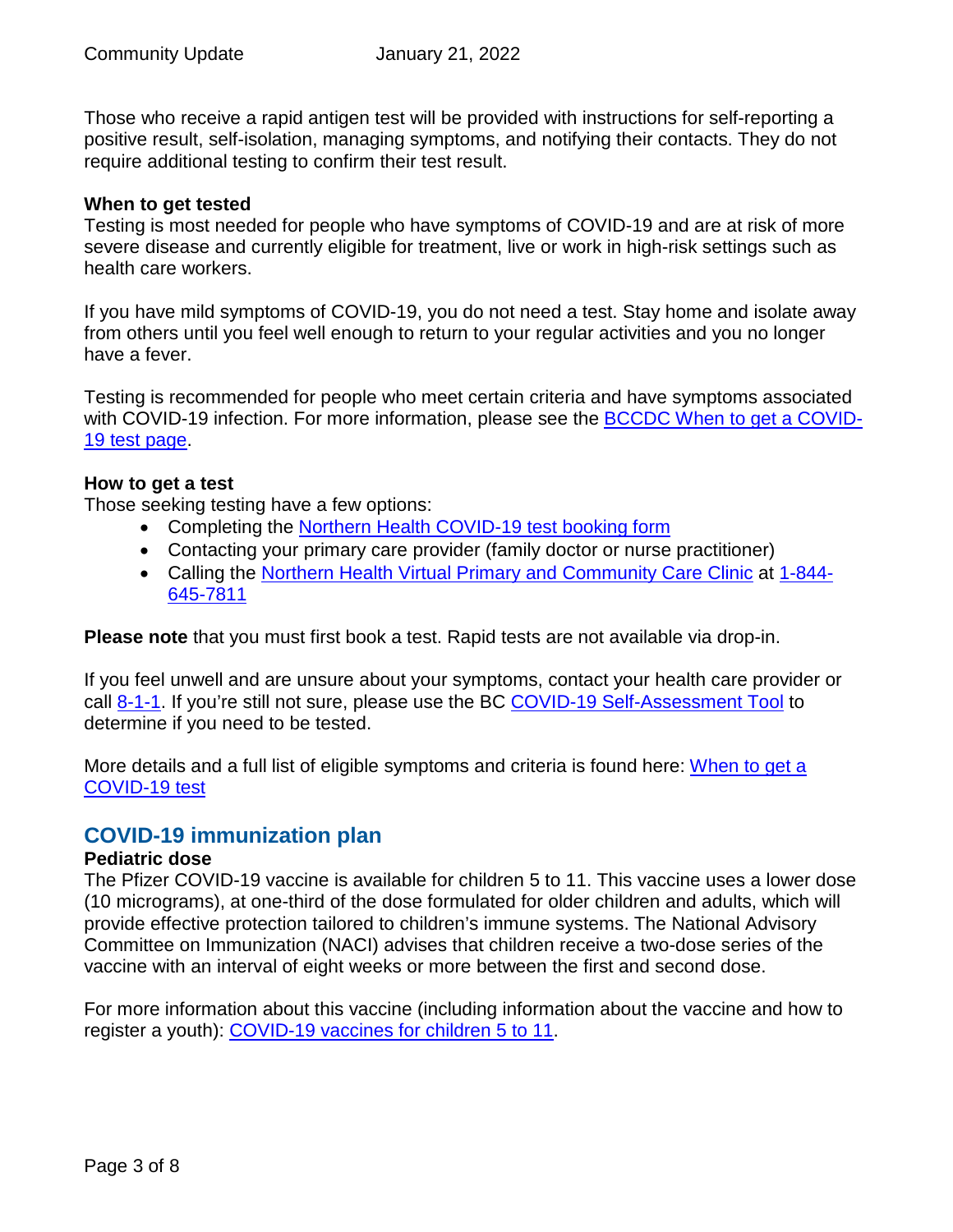#### **Third dose**

The third dose of the COVID-19 vaccination is for some people who are moderately to severely immunocompromised. People who need a third dose [will be contacted](https://www2.gov.bc.ca/gov/content/covid-19/vaccine/register#immunocompromised) by the provincial [Get](https://www.getvaccinated.gov.bc.ca/s/)  [Vaccinated](https://www.getvaccinated.gov.bc.ca/s/) system when they are eligible to receive it.

#### **Booster dose**

The booster dose is an additional non-urgent, non-compulsory vaccine that gets immunity back up to a desirable level of protection for an extended period of time. It is available now.

Booster doses are now available for pregnant people. For more information, please see the [Province of BC website.](https://news.gov.bc.ca/releases/2022HLTH0013-000049)

To book a booster dose, please ensure you're registered in the [Get Vaccinated](https://www.getvaccinated.gov.bc.ca/s/) system. If you have difficulty accessing online booking, please call [1-833-838-2323.](tel:%201-833-838-2323)

**Please note** that pediatric, third, and booster doses may be by appointment only, not walk-ins. Please see the [Northern Health COVID-19 immunization clinic page](https://www.northernhealth.ca/health-topics/covid-19-immunization-clinics) for more information for your community.

#### **Mobile clinics**

The Northern Health Mobile Clinic is back, coming to a community near you! Our vans will be traveling to different areas, running mobile clinics throughout many of our Northern communities. These mobile clinics will be offering first dose and second dose to all ages, and booster doses to those who are eligible. To stay updated on a mobile clinic happening in your region, please visit our [website](https://www.northernhealth.ca/health-topics/covid-19-immunization-clinics) or follow your community page on Facebook.

## **Northern Health is seeking health care workers to provide COVID-19 immunizations**

Northern Health is appreciative of all the assistance we have received to date from health care providers in the North supporting our COVID-19 immunization clinics. This support has been an integral component of Northern Health's COVID-19 response, administering vaccine doses to mitigate impacts of COVID-19 on our communities and health care system.

#### **Right now, we need your help again.**

Northern Health is seeking more qualified health care workers to provide COVID-19 immunizations and support our current booster campaign efforts throughout the region. Qualified health care providers include a number of occupations (e.g., midwives, practicing and non-practicing physicians, practicing nurses, retired nurses, nursing students, dentists, emergency responders). For a full list of who is qualified under current PHO orders please visit [here.](https://www2.gov.bc.ca/assets/gov/health/about-bc-s-health-care-system/office-of-the-provincial-health-officer/covid-19/covid-19-pho-order-ruhp-immunization.pdf)

If you are qualified, interested, and available to assist with our continuing immunization efforts, we encourage you to reach out to pandemicresponse@northernhealth.ca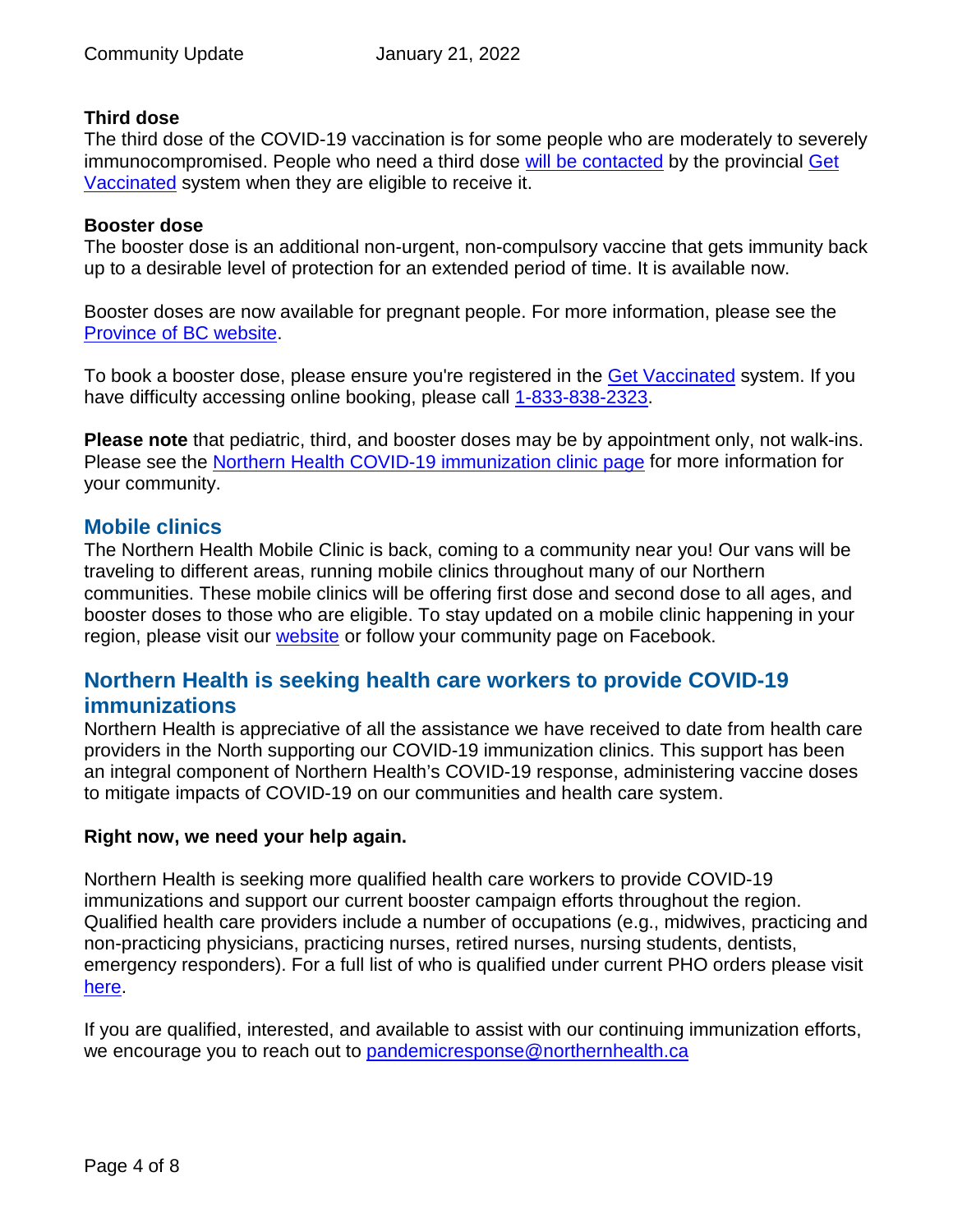We will review all expressions of interests and contact you if your availability aligns with clinic opportunities. Training and clinic orientation is provided.

## **Northern BC community immunization coverage**

Immunization coverage for every community in Northern Health is available for you on the [Northern BC community immunization coverage update](https://www.northernhealth.ca/sites/northern_health/files/health-information/health-topics/vaccine/documents/northern-bc-immunization-coverage.pdf) (PDF). This link includes both firstand second-dose counts and percentages per community and is updated every week.

## **Community Toolkit**

To empower local partners to share helpful information, we have created a [COVID-19](https://www.northernhealth.ca/health-topics/covid-19-vaccine-plan/covid-19-community-toolkit)  [Community Toolkit](https://www.northernhealth.ca/health-topics/covid-19-vaccine-plan/covid-19-community-toolkit) - a digital resource for community partners, which includes vaccine clinic information (including [clinic schedules\)](https://www.northernhealth.ca/health-topics/covid-19-immunization-clinics), a community guide, trusted information and links, and more!

## **BC vaccination coverage rates and COVID-19 activity**

#### **BCCDC COVID-19 dashboard**

Visit the BCCDC [COVID-19 surveillance dashboard](https://public.tableau.com/app/profile/bccdc/viz/BCCDCCOVID-19SurveillanceDashboard/Introduction) for information by local health area (LHA) and community health service area (CHSA).

#### **COVID-19 Numbers**

As of January 20, **22, 799** cases have been reported in the NH region since the beginning of the pandemic.

- Cases currently active: **1, 582**
- New cases: **203**
- Currently in hospital: **33**
	- o Currently in ICU level care in hospital: **11**
- Deaths in the NH region since the beginning of the pandemic**: 281**

As of January 18, **22, 336** cases have been reported in the NH region since the beginning of the pandemic.

- Cases currently active: **1, 418**
- New cases: **132**
- Currently in hospital: **29**
	- o Currently in ICU level care in hospital: **9**
- Deaths in the NH region since the beginning of the pandemic**: 281**

As of January 14, **21, 648** cases have been reported in the NH region since the beginning of the pandemic.

- Cases currently active: **1, 346**
- New cases: **227**
- Currently in hospital: **24**
	- o Currently in ICU level care in hospital: **3**
- Deaths in the NH region since the beginning of the pandemic**: 281**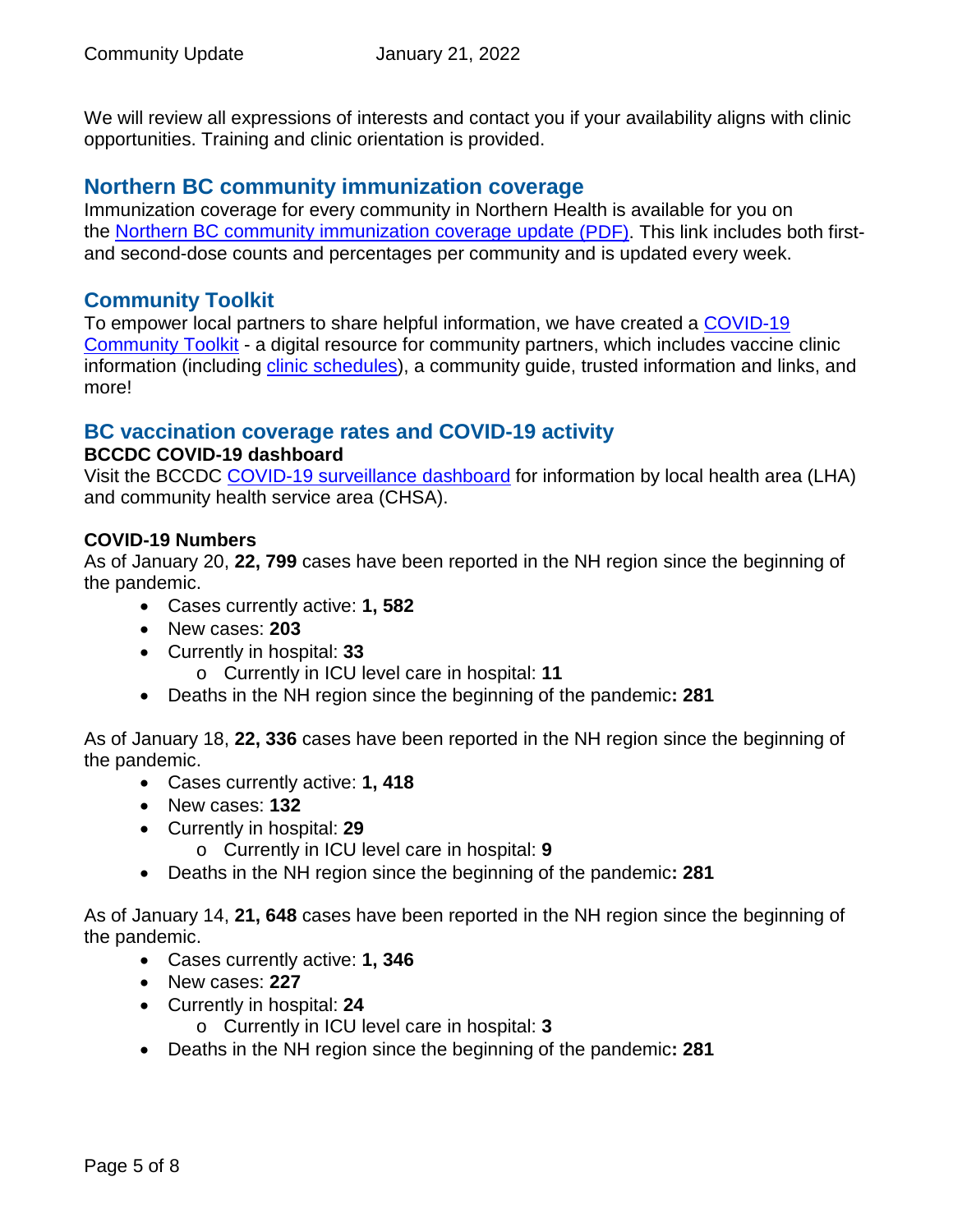For the latest provincial numbers, see the **BC COVID-19 dashboard**, which is updated Monday-Friday. The dashboard may not work in all browsers; Chrome is suggested.

As well, for a visual comparison of COVID-19 cases in BC by HSDA to other Canadian and global jurisdictions, see the [COVID-19 Epidemiology app.](https://bccdc.shinyapps.io/covid19_global_epi_app/) It's updated on Mondays, Wednesdays, and Fridays.

- [BC COVID-19 pandemic update](https://news.gov.bc.ca/releases/2022HLTH0002-000090) January 20, 2022
- [BCCDC Situation Report](http://www.bccdc.ca/Health-Info-Site/Documents/COVID_sitrep/Week_1_2022_BC_COVID-19_Situation_Report.pdf) January 19, 2022

## **Trusted links and resources for COVID-19**

- [Northern Health online booking form -](https://northernhealthcovid.secureform.ca/index.php) COVID-19 test
- [BC Centre for Disease Control](http://www.bccdc.ca/health-professionals/clinical-resources/covid-19-care)
- [HealthLink BC COVID-19 page](https://www.healthlinkbc.ca/health-feature/coronavirus-disease-covid-19)
- [WHO FAQ](https://www.who.int/news-room/q-a-detail/q-a-coronaviruses)
- [Health Canada FAQ](https://www.canada.ca/en/public-health/services/diseases/2019-novel-coronavirus-infection/canadas-reponse.html)
- [COVID-19 content in other languages](http://www.bccdc.ca/health-info/diseases-conditions/covid-19/about-covid-19/translated-content)
- WorkSafe BC [COVID-19 information and resources](https://www.worksafebc.com/en/covid-19)
- Northern Health Virtual Primary and Community Care Clinic: **1-844-645-7811**
- Northern Health Environmental Health Officer Line: **1-250-565-7322**
- <span id="page-5-0"></span>• Non-medical info: call 1-888-COVID19 / 1-888-268-4319 7 days, 7:30 am - 8 pm

For current information on restrictions on travel, gatherings and other issues, see the [Provincial Health Officer's COVID-19 webpage.](https://www2.gov.bc.ca/gov/content/health/about-bc-s-health-care-system/office-of-the-provincial-health-officer/current-health-topics/covid-19-novel-coronavirus)

## **Overdose prevention and response**

### **Overdose Alert issued for Northern BC**

There has been an increase in overdose events across the Northern region from substances sold as "down." Down is a street term used to describe opioids or opioid like substances that depress or slow the body down.

Substances circulating are highly toxic and may be further contaminated with benzodiazepines (benzos) causing heavy and prolonged sedation. Although, benzos do not respond to naloxone, due to the presence of opioids in many substances, overdoses may require more naloxone to reverse.

#### **One of the first signs of an overdose is choking, gurgling, or snoring sounds**.

For more information, please see:

- [Overdose alert poster](https://www.northernhealth.ca/sites/northern_health/files/health-information/health-topics/overdose-prevention/documents/drug-alert-northern-bc-poster.pdf)
- [NH Stories feature](https://stories.northernhealth.ca/news/overdose-alert-northern-bc)
- [NH Overdose prevention page](https://www.northernhealth.ca/health-topics/overdose-prevention#overdose-prevention-services-ops)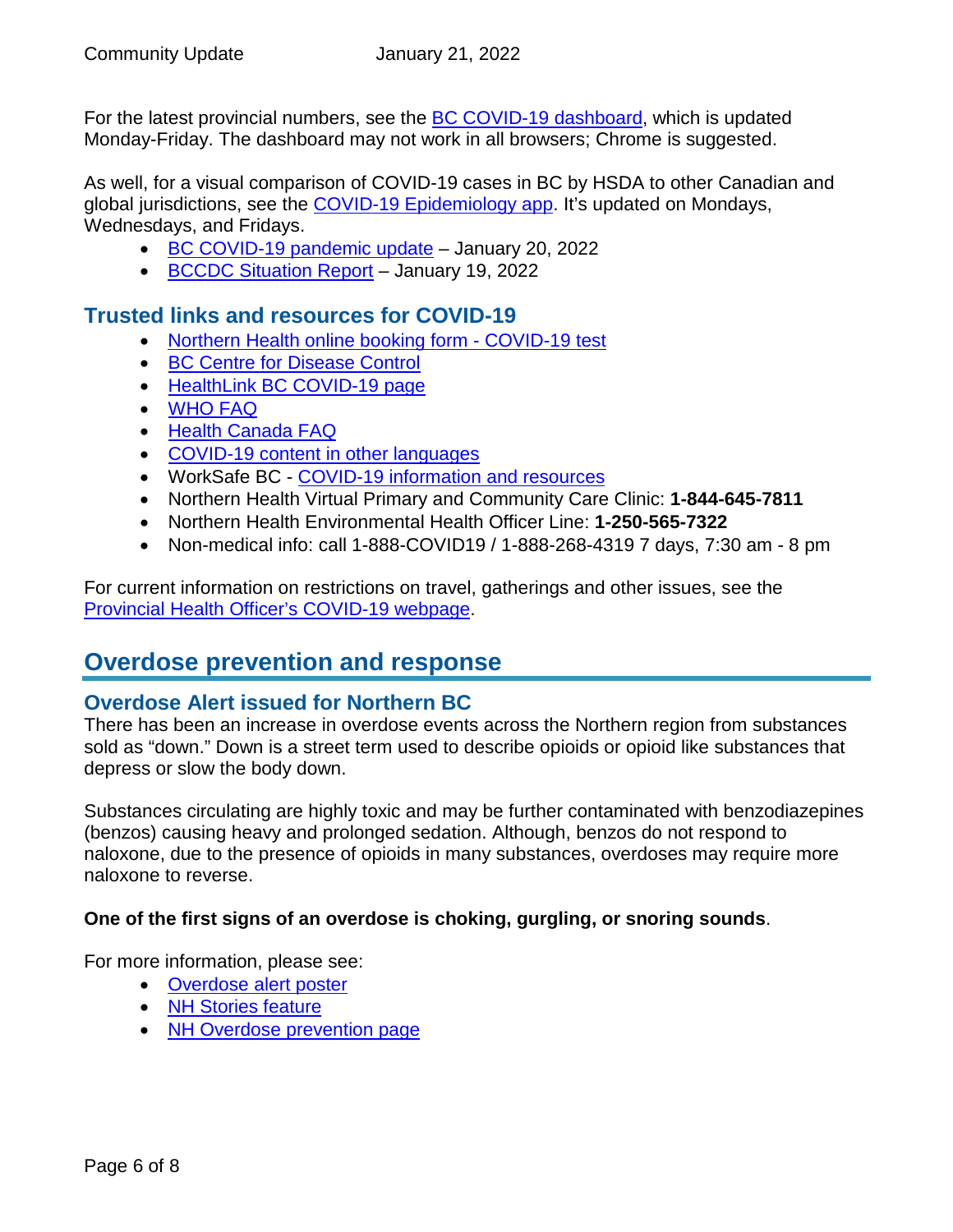# **Organizational news**

## **Long-term Care/Assisted Living Digest – Issue 34**

The long-term care task group is producing monthly updates for residents and families of longterm care homes and assisted living facilities.

[This issue](https://www.northernhealth.ca/sites/northern_health/files/services/home-community-care/documents/long-term-care-assisted-living-digest-34.pdf) provides updated information on visitor restrictions, including essential and social visitor definitions and information on visitor rapid point-of-care testing for COVID-19.

## **2021 Dr. Charles Jago Awards: Recognizing employees living NH's values**

At Northern Health (NH), we strive to make our values – empathy, respect, collaboration, and innovation – the core of what we do every day.

The Dr. Charles Jago Awards, named after our former board chair, acknowledge and celebrate the NH staff, physicians, and teams who have made outstanding contributions to our organizational goals, reflecting our values in the process.

For more information about the Dr. Charles Jago Awards, and to see the 2021 award recipients, please visit the NH [Stories website.](https://stories.northernhealth.ca/stories/2021-dr-charles-jago-awards-recognizing-employees-living-nhs-values)

## **Coming Together in the Northern way of caring**

Since February 2020, throughout the challenging and unprecedented COVID-19 pandemic, people have shown how resilient they are. In Northern BC, we have seen people come together to help ensure the health and safety of their communities.

In celebration of the work being done, we have developed [Coming Together.](https://issuu.com/northern-health/docs/nh-coming-together-rpt-web) This publication is a way for us to share a few stories about Northern Health professionals who make a difference in their communities. While we can't include every story, we hope the ones we were able to share here will help demonstrate the tireless efforts of these dedicated health care professionals.

We will continue to highlight health care professionals, their stories, and communities on the [Northern Health Stories site](https://stories.northernhealth.ca/stories/stories.northernhealth.ca) - check back often!

## **New animated video highlights respecting traditional tobacco, quitting commercial tobacco**

January is a great time to look forward to the year ahead and continue on your wellness journey. If you aren't on a wellness journey yet, [it's never too late to start one.](https://www.fnha.ca/WellnessSite/WellnessDocuments/FNHA_Wellness_Map.pdf)

This week is National Non-Smoking Week (Jan. 16-22) , an annual event held in the third week of January aimed at educating Canadians about the dangers associated with commercial tobacco and preventing people who do not smoke from starting.

This year, we are excited to launch an animated video that may help you consider quitting commercial tobacco and learning more about [Respecting Tobacco.](http://www.fnha.ca/respectingtobacco)